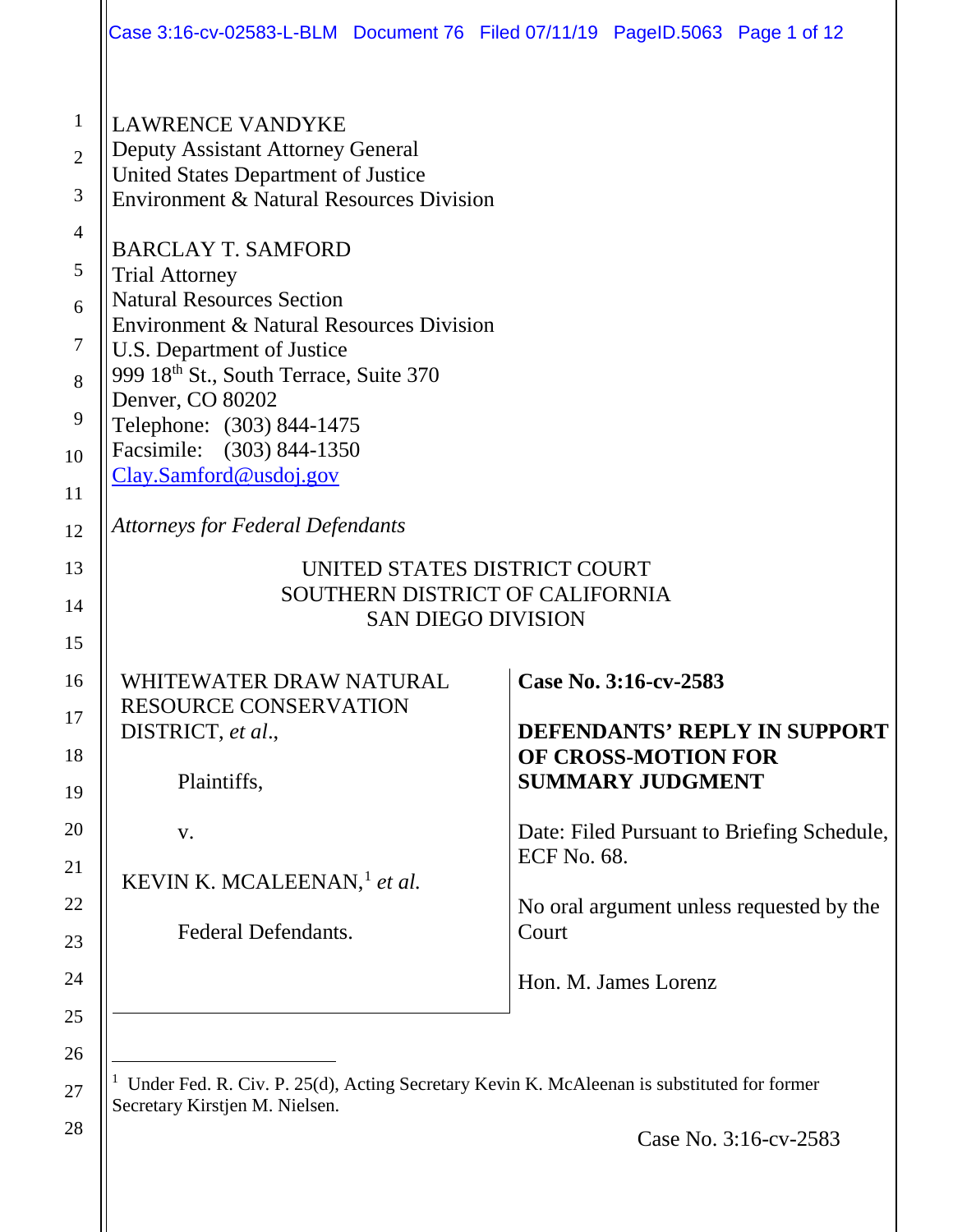#### **INTRODUCTION**

Defendants are entitled to summary judgment. Plaintiffs lack standing because they fail to demonstrate that that any of the six discrete agency actions actually before the Court is the cause of their alleged injuries. And assuming standing, DHS properly complied with NEPA when it made the six decisions at issue.

#### **ARGUMENT**

### **I. Plaintiffs Lack Standing**

As set forth in Defendants' opening brief, Plaintiffs lack standing because they fail to demonstrate that their broad claims of population-growth based injuries are "fairly traceable" to the six decisions before the Court. Mem. in Supp. of Defs.' Cross-Mot. for Summ. J. ("Defs.' Br.") at 9-14.

In their reply, Plaintiffs suggest that they carry a lesser burden to establish standing because they bring "procedural" claims under NEPA. Pls.' Reply at 10. The fact that Plaintiffs' claims are procedural, however, does not absolve them of the burden of identifying a concrete and particularized injury that is "fairly traceable" to the government decisions they challenge: "deprivation of a procedural right without some concrete interest that is affected by the deprivation—a procedural right *in vacuo*—is insufficient to create Article III standing." *Summers v. Earth Island Inst.*, 555 U.S. 488, 496 (2009). As the Ninth Circuit has emphasized, a "procedural injury, standing on its own, cannot serve as an injury-in-fact." *Wilderness Soc'y v. Rey*, 622 F.3d 1251, 1260 (9th Cir. 2010). Instead, a "concrete and particular project must be connected to the procedural loss." *Id., see also id.* at 1257 ("The lack of any linkage between the project and the claimed injury undermines the effort to establish standing").

Plaintiffs' failure to link the decisions before the Court to their allegations of injury is fatal to their claim to standing, and Plaintiffs' Reply does nothing to redress this deficiency. Plaintiffs claim they have demonstrated "ongoing population growth is caused primarily by Defendant's immigration related actions," and harms "directly

1

2

3

4

5

6

7

8

9

10

11

12

13

14

15

16

17

18

19

20

21

22

23

24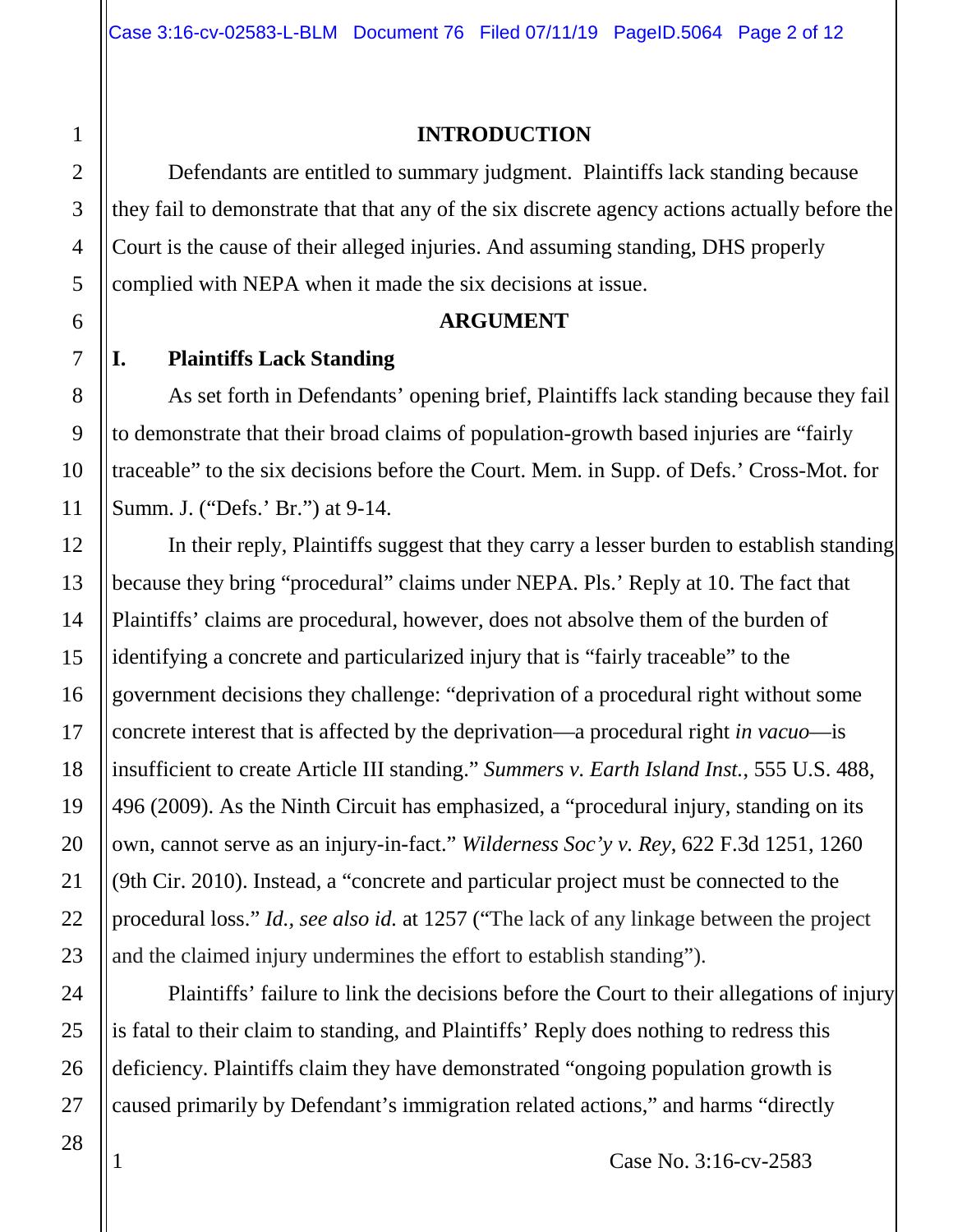traceable to population growth." Pls.' Reply at 11. But DHS's "immigration related actions" are not before the Court. Plaintiffs' obligation is to show population growth and injury to their interests is "fairly traceable" *to the six decisions actually before the Court*. *Wilderness Soc'y v. Rey*, 622 F.3d at 1260 (injury must be traceable to a "concrete and particular project"). This, they have not done.

Moreover, because the six challenged actions do not directly relate to permanent immigration—they concern temporary work or study or temporary housing pending immigration proceedings—Plaintiffs' claims that they will lead to population growth requires speculation about the decisions of independent third parties; for example, whether visiting students will seek to stay in the U.S. permanently and whether they will be allowed to do so. *See Lujan v. Defs. of Wildlife*, 504 U.S. 555, 560 (1992) (An injury "has to be 'fairly … trace[able] to the challenged action of the defendant, and not . . . th[e] result [of] the independent action of some third party not before the court."). In such cases, where the challenged government action is alleged to have "caused injury by influencing the conduct of third parties," Plaintiffs face a heightened burden of producing "more particular facts" demonstrating the acts challenged are the cause of their injury. *Mendia v. Garcia*, 768 F.3d 1009, 1013 (9th Cir. 2014). Plaintiffs' continued reliance of the alleged effects of U.S. immigration policies as a whole and across decades, *see* Pls.' Reply at 11, fails to carry that burden.

In short, Plaintiffs' Reply does not rehabilitate their claim to standing, and the Court should dismiss Plaintiffs' complaint.

### **II. Plaintiffs' Facial Challenge to CATEX A3 is Untimely**

Plaintiffs concede that DHS issued CATEX A3 in 2006, but assert that their challenge to the category is not untimely because CATEX A3 was also included in the 2014 revision of DHS's NEPA guidance. Pls.' Reply at 2. But the re-issuance of a prior provision does not "reopen" the statute of limitations period unless "the entire context" of the process "demonstrates that the agency has undertaken a serious, substantive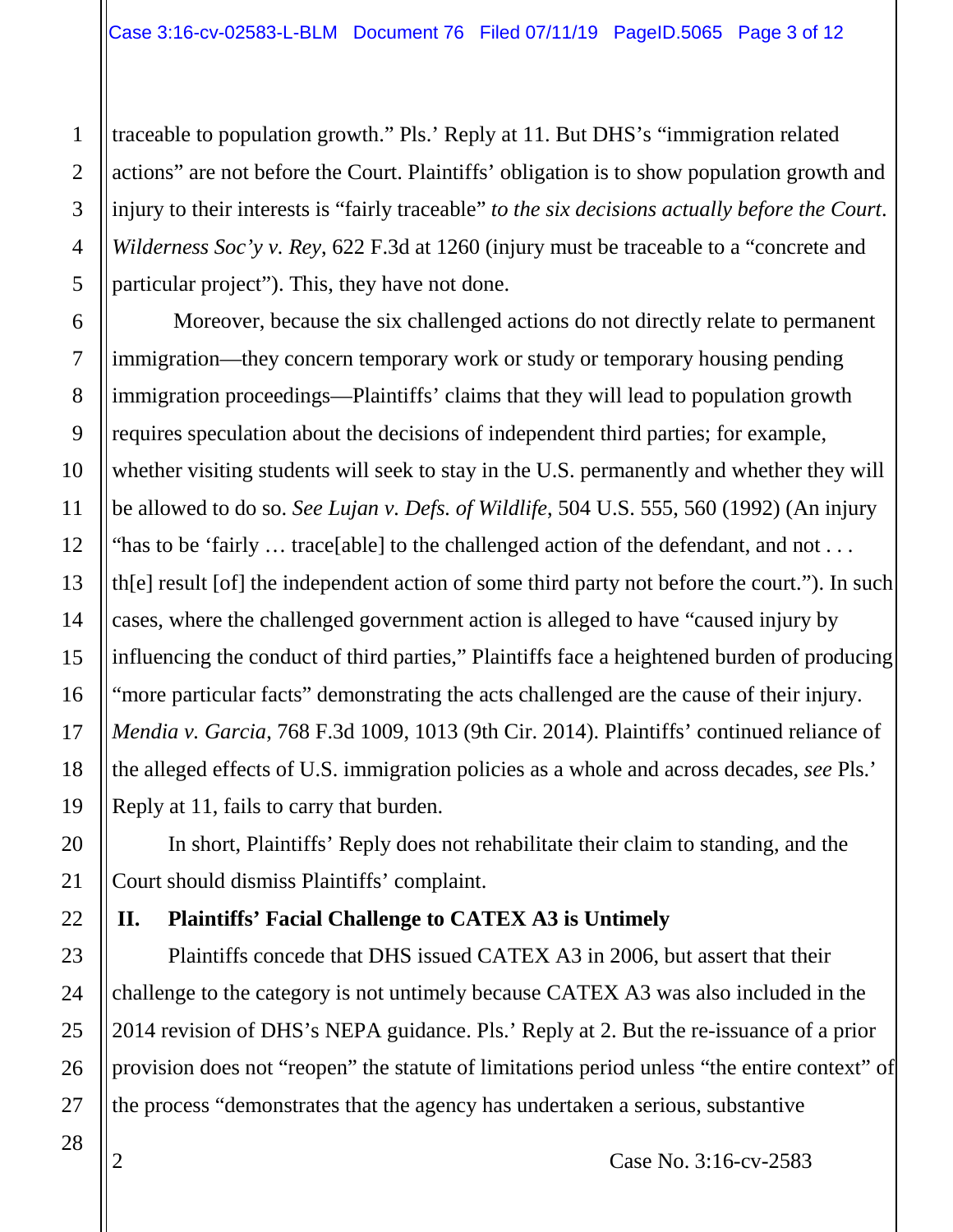reconsideration" of the prior provision. *P&V Enters. v. U.S. Army Corps of Eng'rs*, 516 F.3d 1021, 1024 (D.C. Cir. 2008) (quotation marks and citations omitted). Here, while DHS did revise its NEPA procedures in 2014, there is no evidence the agency undertook a serious reconsideration of CATEX A3 at that time. DHS's 2014 public notice advises only that the "CATEXs published in 2006 are being retained," and no party submitted comments suggesting DHS should reconsider or revise CATEX A3. DIR0002. Because DHS's 2014 NEPA guidance simply carried forward the category from 2006 without serious reconsideration, it did not reopen the statute of limitations for challenges to the category, and Plaintiffs' facial challenge to CATEX A3 is untimely.

### **III. Plaintiffs Waived their Challenges to CATEX A3 and the DSO Rule by Failing to Raise their Concerns in the Public Comment Process**

Plaintiffs do not deny that they failed to submit public comments on CATEX A3 or the DSO Rule. Instead they claim their failure should not result in waiver of their claims because the Ninth Circuit recognizes an exception to the obligation to present an issue during the administrative process when the issue is "so obvious" that there is no need for a commentator to point it out to the agency. Pls.' Reply at 2 (citing *'Ilio'ulaokalani Coal. v. Rumsfeld*, 464 F.3d 1083, 1091-92 (9th Cir. 2006). The bar for invoking the "so obvious" exception is high, requiring the record to show that the agency had "independent knowledge of the very issue that concerns Plaintiffs in this case." *'Ilio'ulaokalani Coal.*, 464 F.3d at 1091-92. Here there is no evidence that DHS had "independent knowledge" of Plaintiffs' concerns that the DSO Rule or CATEX A3 would contribute to significant population increases. Indeed, any connection between these actions—which do not concern permanent immigration—and overall population growth is sufficiently attenuated that Plaintiffs' argument that DHS should consider their impacts on U.S. population is far from obvious, and Plaintiffs' failure to raise the issue in the public comment period should not be excused.

3 Case No. 3:16-cv-2583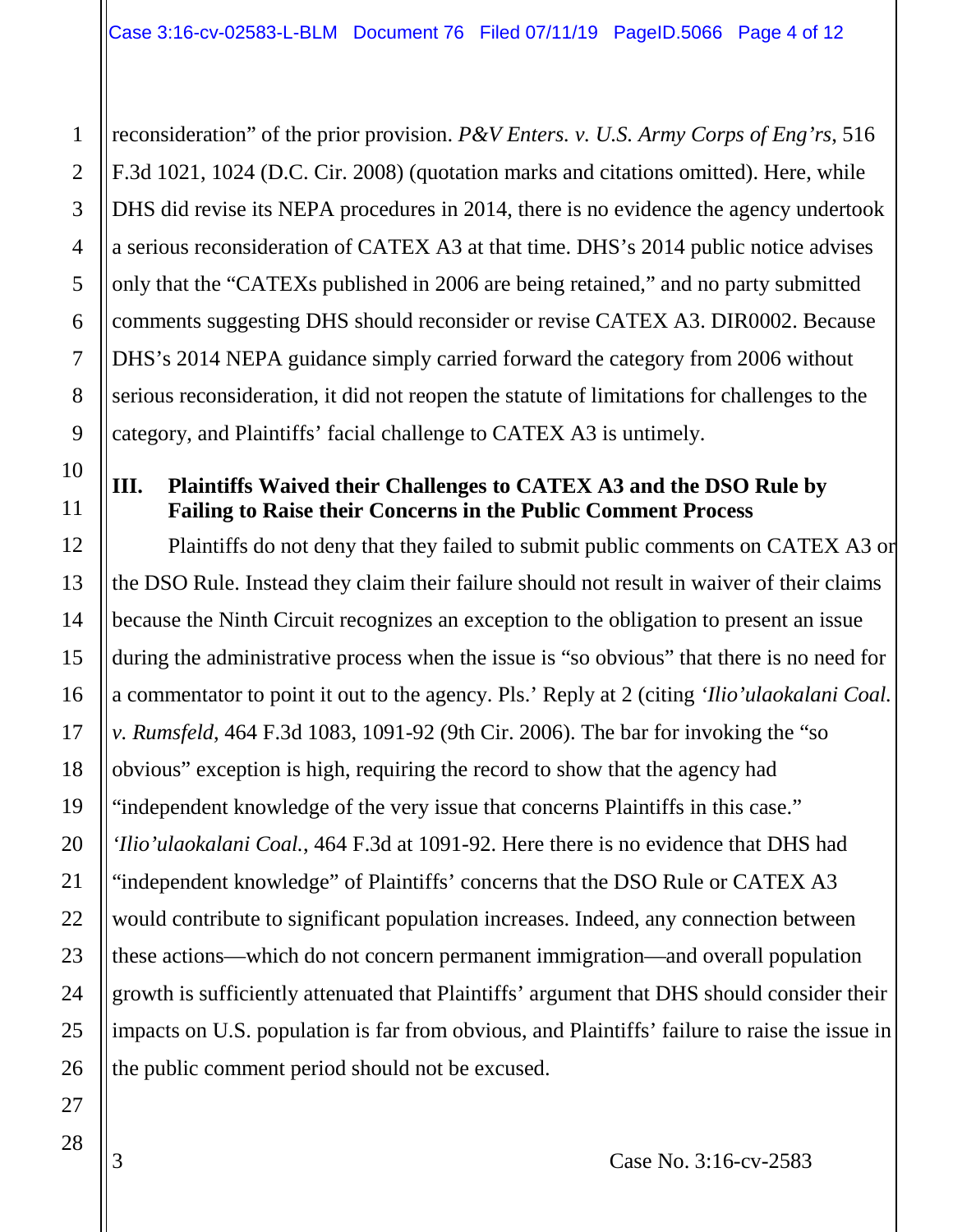# **III. CATEX A3 is Not Arbitrary or Capricious**

Plaintiffs reiterate their allegations that CATEX A3 is based on an inadequate record, overly-broad, and should have been issued only after a "scoping" process. Pls.' Reply at 6-9. None of these arguments is persuasive.

**CATEX A3 is Properly Developed and Documented.** As explained in Defendants' opening brief, CATEX A3 was developed—in a process explicitly encouraged by CEQ—by a panel of experts who reviewed and compared long-standing categories used by other agencies. *See* Defs.' Br. at 20. The panel found that the activities covered in CATEX A3 were indistinguishable from the activities covered by numerous similar categorical exclusions used by other federal agencies. Supp. Appx at 8.<sup>[2](#page-4-0)</sup> Plaintiffs fault this record, claiming DHS failed to include input from any agency concerned with "*the administration/regulation of immigration laws.*" Pls.' Reply at 4. [3](#page-4-1) To the contrary, the record makes clear that the panel included the Immigration and Naturalization Service, which, prior to formation of the DHS, was the agency with primary authority over implementation of immigration law. Supp. Appx at 1.[4](#page-4-2)

 $\overline{a}$ 

<span id="page-4-0"></span><sup>&</sup>lt;sup>2</sup> The administrative record for DHS's 2006 NEPA procedures is available at: <https://www.dhs.gov/publication/national-environmental-policy-act-nepa> (last visited July 11, 2019). A Supplemental Appendix containing those record materials cited in this brief and not previously cited is attached.

<span id="page-4-2"></span><span id="page-4-1"></span><sup>&</sup>lt;sup>3</sup> Plaintiffs claim the record for the issuance of CATEX A3 "reveals that CATEX A3 is the *only* invocation of NEPA that DHS has *ever* utilized in connection with its actions administering/ regulating the entrance and settlement of foreign nationals into the United States." Pls.' Reply at 4. The record "reveals" no such thing. The record of development of CATEX A3 is exactly that – a record for *development* of the category; it does not purport to, nor should it, constitute the record of how DHS has complied with NEPA in all actions related to immigration. And, except for the discrete actions before the Court, DHS's compliance with NEPA for other actions is outside the scope of this litigation. <sup>4</sup> Plaintiffs object that while the administrative record lodged with the Court contained the record for DHS's 2014 revision of its NEPA procedures, the record underlying the promulgation of CATEX A3 in 2006 was not filed until Defendants' Opening Brief. Pls.' Reply at 3. The 2006 record, however, has been publicly available on DHS's website for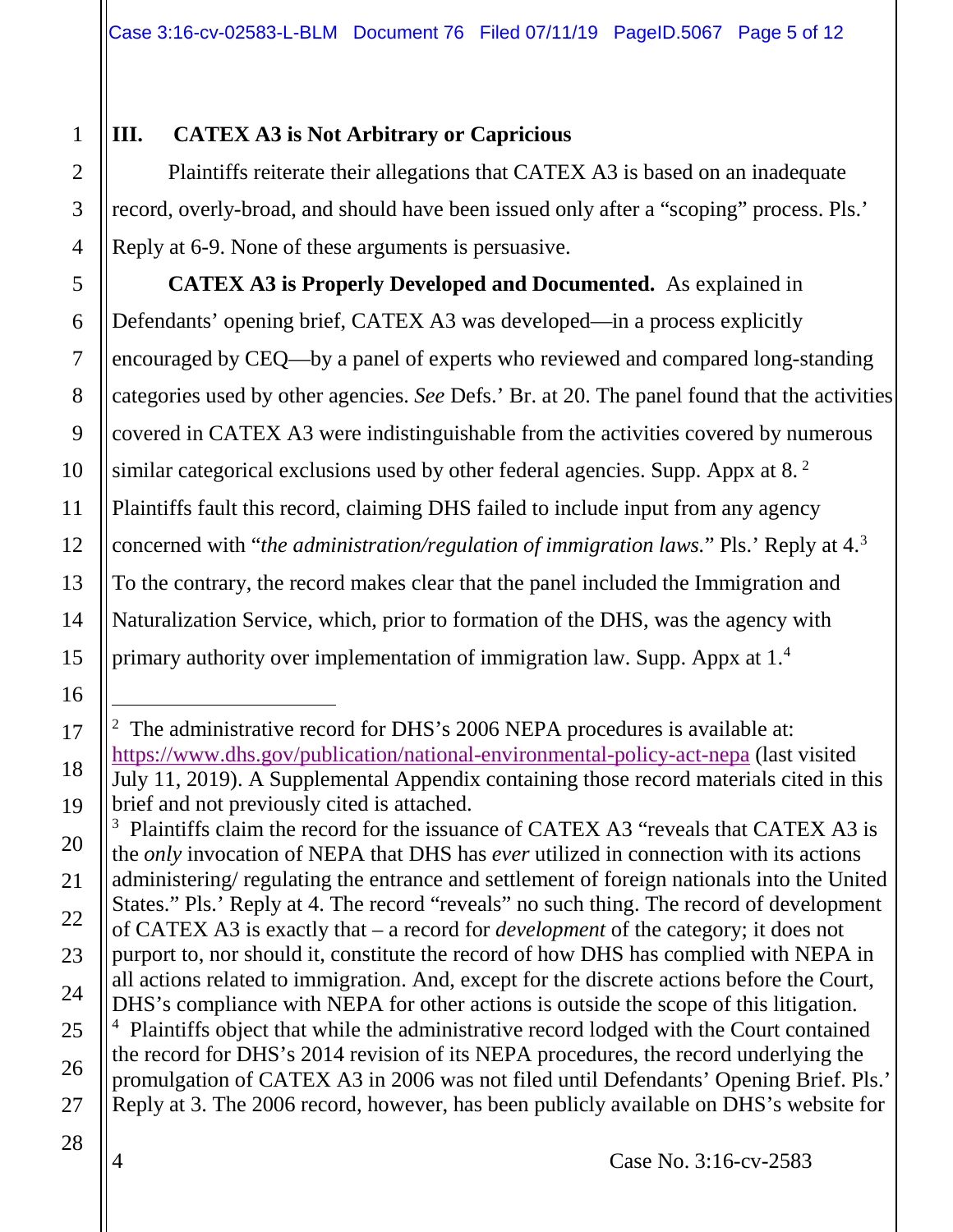**CATEX A3 is Properly Defined.** Plaintiffs reiterate their claim that CATEX A3 must be invalidated because it is impermissibly broad and vague, allowing coverage of "[l]iterally anything done or promulgated by DHS." Pls.' Reply at 6. As Defendants have noted, CATEX A3 follows the CEQ's instruction to identify "broadly defined criteria which characterize types of actions" that normally do not have significant environmental effects, and is properly limited—in the two subsections challenged by Plaintiffs—to actions that normally do not have environmental effect because they are "strictly administrative or procedural"  $(A3(a))$ , and to actions that "interpret or amend an existing regulation without changing its environmental effect" (A3(d)). *See* Defs.' Br. at 17.

Plaintiffs' fear that CATEX A3 could be used to "evade" NEPA and cover actions with significant environmental effects misses the mark both legally and factually. As a legal matter, the fact that it is possible to imagine improper applications of the category does not provide legal grounds for finding it facially invalid. *See Babbitt v. Sweet Home*, 515 U.S. 687, 709 (1995); *Reno v. Flores*, 507 U.S. 292, 301 (1993)*.* Factually, Plaintiffs ignore that the category is limited on its face to actions without environmental effects, that it can be applied only after a determination that extraordinary circumstances indicating significant effects are not present (*see* DIR00330-32), and that if DHS improperly applies CATEX A3 to an action that may have significant environmental impacts, that decision is subject to challenge and judicial review.

**Scoping.** DHS was not required to conduct a "scoping" process prior to issuing CATEX A3. *See* Defs.' Br. at 18-20. In their reply, Plaintiffs acknowledge that the Ninth Circuit's decision in *Sierra Club v. Bosworth* regarding the Forest Service's obligation to conduct scoping for categorical exclusions rests on Forest Service NEPA procedures not applicable here. Pls.' Reply at 8-9*.* Instead, Plaintiffs shift focus and claim that scoping is

over a decade, and Plaintiffs allege no prejudice from the timing of its submission. *See* 5 U.S.C. § 706 ("due account shall be taken of the rule of prejudicial error").

1

 $\overline{a}$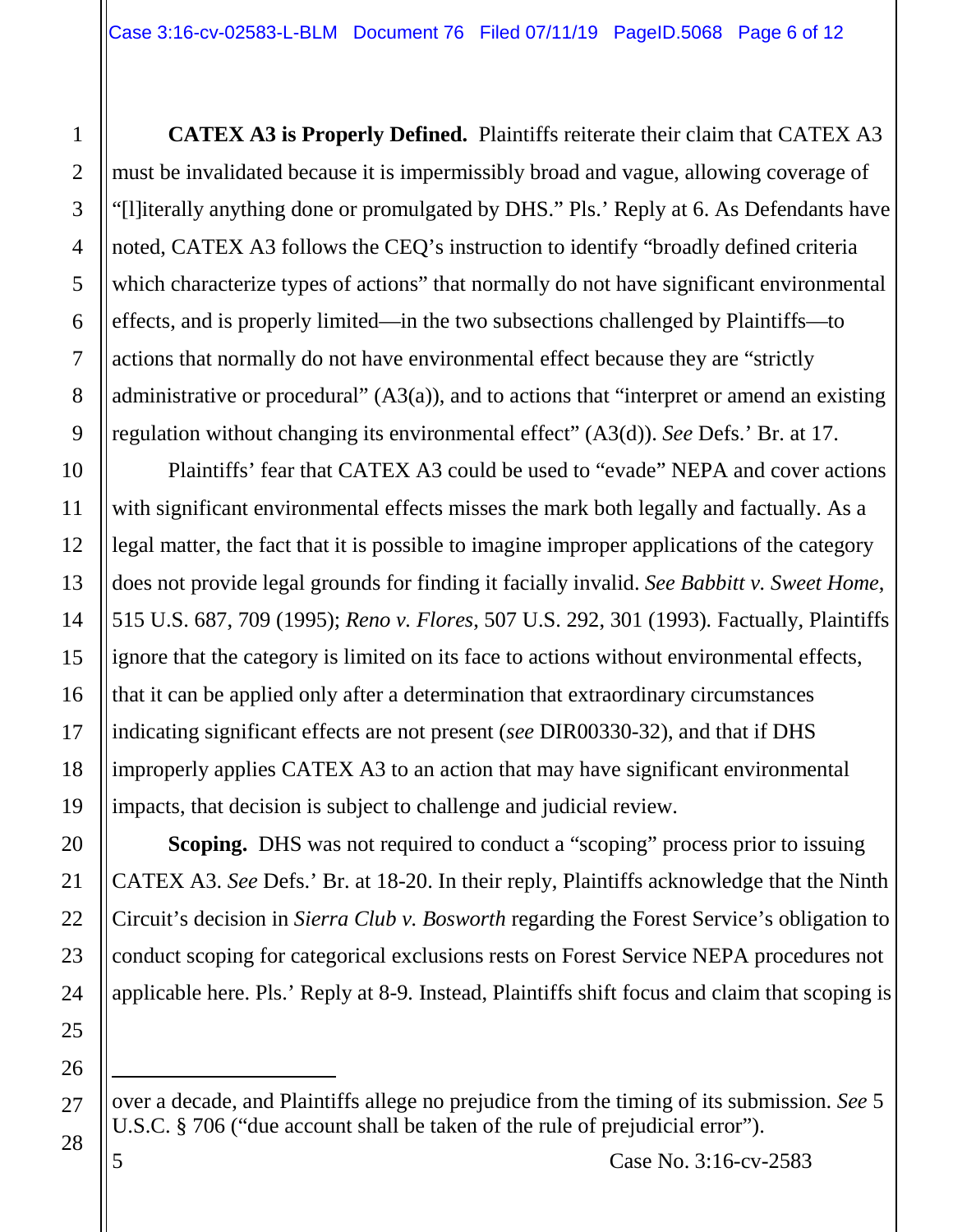required by both CEQ and DHS NEPA procedures. This claim badly misconstrues both agencies' NEPA procedures.

For example, in support of their claim that the CEQ requires scoping for categorical exclusions, Plaintiffs truncate the CEQ "scoping" regulation, 40 C.F.R. § 1501.7, to remove the timing provision that makes clear scoping occurs after the "decision to prepare an environmental impact statement." *Comp.* Pls.' Reply at 8 *with* 40 C.F.R. § 1501.7. Similarly, Plaintiffs misleadingly focus on DHS's inclusion of the word "scoping" in a broad description of the "NEPA process," in support of a claim that DHS's guidance mandates scoping for all NEPA procedures, while ignoring the fact that DHS's directives are explicit that scoping is only "required" for preparation of environmental impact statements (EISs), and only "strongly encouraged" for environmental assessments (EAs). DIR00195. There is no obligation in DHS's NEPA guidance requiring scoping for promulgation of categorical exclusions. *See also* DIR0329 (DHS NEPA flowchart showing scoping only for EISs). Because scoping is not required prior to the issuance of a categorical exclusion by law or by either CEQ or DHS procedures, it should not be imposed here.<sup>[5](#page-6-0)</sup>

**Defendants Have Responded Consistently to Counts I and III.** Plaintiffs assert that Defendants are estopped from arguing that CATEX A3 is not arbitrary or capricious because Defendants previously argued—and the Court agreed—that DHS's NEPA Instruction Manual, which includes CATEX A3 in an appendix, was not a reviewable final agency action. Pls.' Reply at 16-17. Defendants' treatment of Counts I and III is not inconsistent.

Count I challenged DHS's Instruction Manual as a whole. *See* ECF No. 44, ¶¶ 92-

<span id="page-6-0"></span> $\overline{a}$ <sup>5</sup> To the extent Plaintiffs also claim DHS was required to conduct "scoping" when applying CATEX A3 to specific decisions, that claim fails for the reasons set forth above—scoping when applying a categorical exclusion is not required by CEQ or DHS procedures—and for the reasons in Defendants' opening brief. *See* Defs.' Br. at 23-24.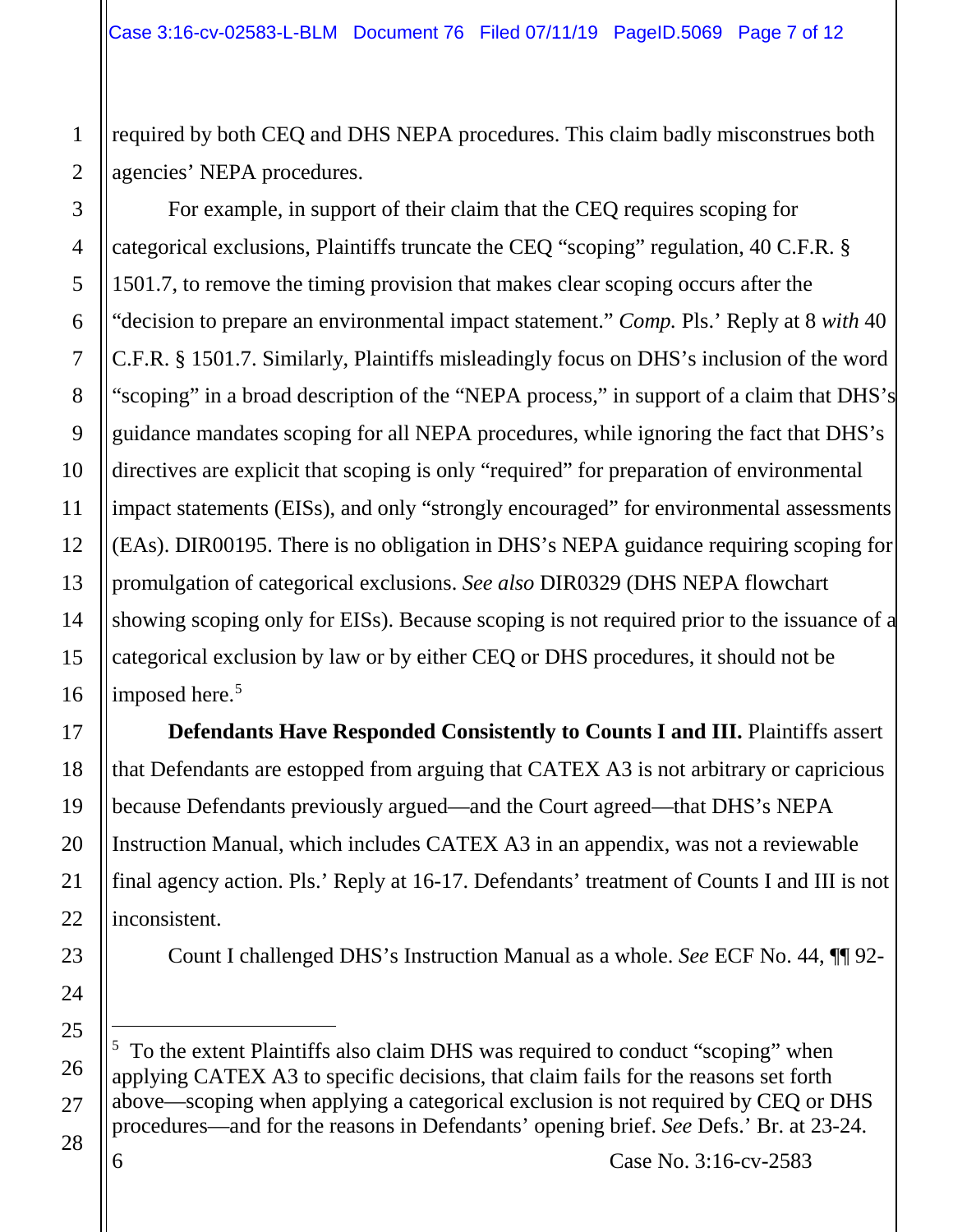102. The Court properly dismissed Count I, because the Manual is "a 'decision-making tool' to be used 'prior to making decisions'" rather than a reviewable final agency action. *See* ECF No. 55 at 5. Defendants did not include Plaintiffs' facial challenge to CATEX A3 (Count III) in their partial motion to dismiss, because Courts have treated the promulgation of categorical exclusions as reviewable final agency actions. *See Sierra Club v. Bosworth*, 510 F.3d 1016 (9th Cir. 2007), *Utah Envtl. Cong. v. Bosworth*, 443 F.3d 732 (10th Cir. 2006). Instead, Defendants have moved for summary judgment on Count III because the record makes plain that CATEX A3 was properly promulgated. Plaintiffs' insistence that CATEX A3 is not a reviewable action because DHS's categorical exclusions are included in an Appendix to the Manual, *see* DIR00355, elevates form over substance by focusing on the document in which an agency action is published rather than the decision itself. More fatally, if Plaintiffs are correct that the list of categorical exclusions is inseparable from the rest of the Manual, then Count III is subsumed by the broader challenge to the Manual (Count I) and should be dismissed on the same grounds as Count I was. [6](#page-7-0) ECF No. 55.

Defendants are entitled to summary judgment on Count III.

# **IV. DHS Properly Applied CATEX A3 to the Four Rules at Issue**

In their Reply, Plaintiffs' only challenge to DHS's application of CATEX A3 to the four rules at issue is to claim that the record contains no evidence "*of even minimal analysis of 'impacts to the human environment.*'" Pls.' Reply at 2.[7](#page-7-1) To the contrary, the record shows that, as required when applying a categorical exclusion, DHS documented that each rule fits within the category invoked and that no extraordinary circumstances

 $\overline{a}$ 

<span id="page-7-1"></span><span id="page-7-0"></span><sup>6</sup> Plaintiffs' claim that CATEX A3 and rest of the Manual are inseparable is belied by their own decision to challenge CATEX A3 separately from the rest of the Manual.  $7$  Plaintiffs appear to have abandoned their claims that: (1) DHS was required to conduct a cumulative effects analysis; (2) DHS was required to conduct NEPA review of the underlying rules being amended; and (3) use of the CATEX was prohibited because the rules are a piece of a larger action. *See* Defs.' Br. at 24-26.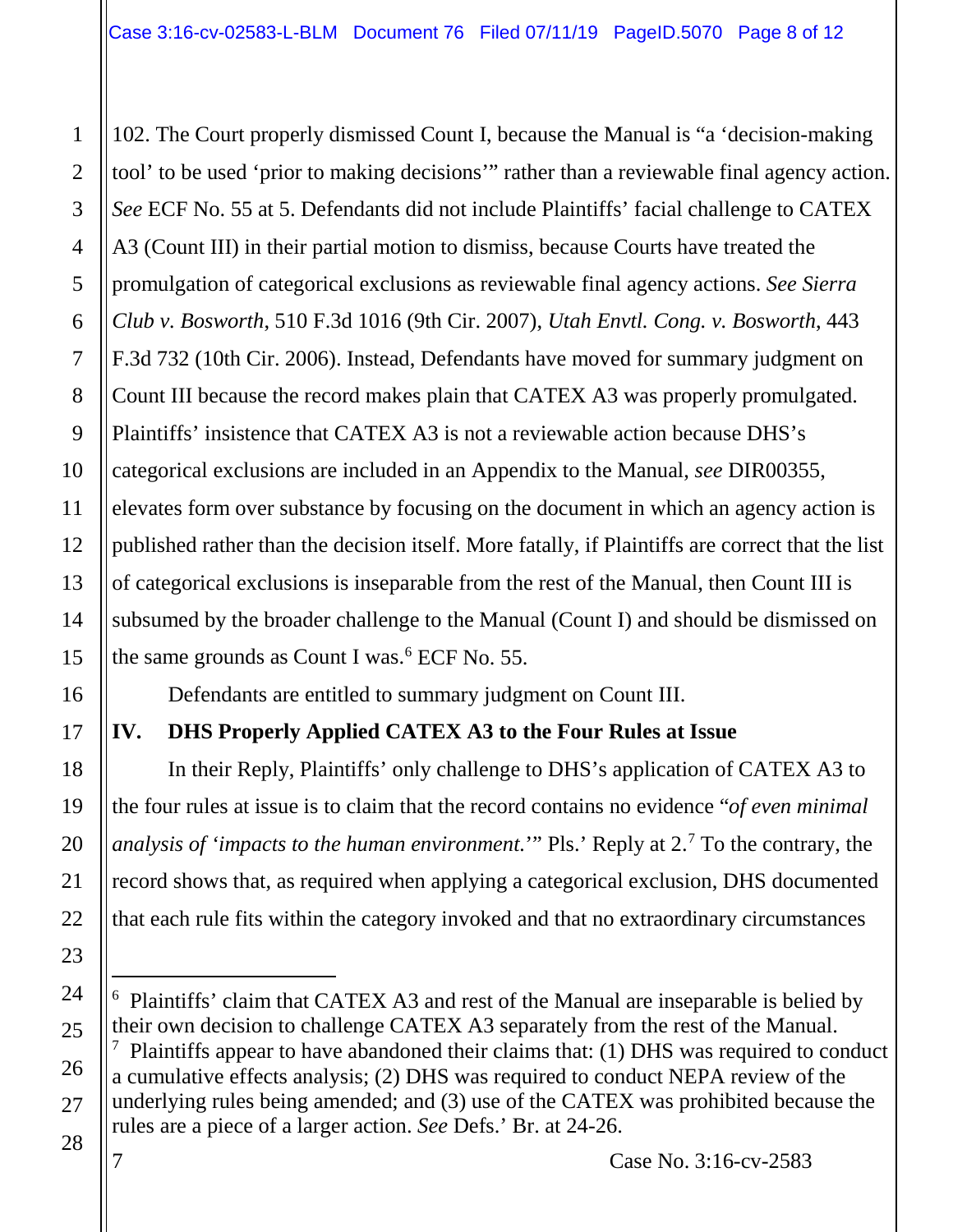are present precluding use of the category. *See* DSO00017, STEM00132, IER00075, 88, and AC21000218-19. With regard to the sole issue raised by Plaintiffs, the record makes clear the rules will not directly cause a significant increase permanent U.S. population. The DSO Rule applies only to visiting students and their families and to individuals who are already citizens or permanent residents. Defs.' Br. at 27. The STEM Rule similarly affects only a small group of visiting students. *Id.* at 29. The AC21 Rule primarily affects a population of individuals already in the country. *Id.* at 30. And the Entrepreneur Rule is likely to affect fewer than 3,000 individuals, an insignificant number in the context of the permanent population of the U.S. *Id.* at 31. These conclusions are reasonable, supported by the record, and wholly ignored by Plaintiffs.

Moreover, because the Rules do not directly affect population (and Plaintiffs make no argument to the contrary), Plaintiffs' claim that the Rules will have significant population effects rests on the theory that they will indirectly cause growth by inducing participants in the affected programs to settle permanently in the U.S. either by requesting and receiving permanent residence status or by remaining illegally. *See* Defs.' Br. at 28. As noted in Defendants' opening brief, and unrebutted by Plaintiffs, this chain of causation includes independent decisions of numerous individuals—including visiting students and workers and immigration officials—and is well outside the scope of NEPA, which does not obligate an agency to devote time to the speculative analysis of potential environmental impacts that do not have a "reasonably close causal relationship" to the proposed action. *Id.* (quoting *Presidio Golf Club v. Nat'l Park Serv.*, 155 F.3d 1153, 1163 (9th Cir. 1998)); *Dep't of Transp. v. Public Citizen,* 541 U.S. 752, 767 (2004) (same).

In sum, DHS properly concluded the challenged Rules fell within CATEX A3, and Defendants are entitled to summary judgment on Count IV.

## **V. DHS Complied with NEPA in Addressing an Increased Influx of Unaccompanied Children and Families Across the Southern Border**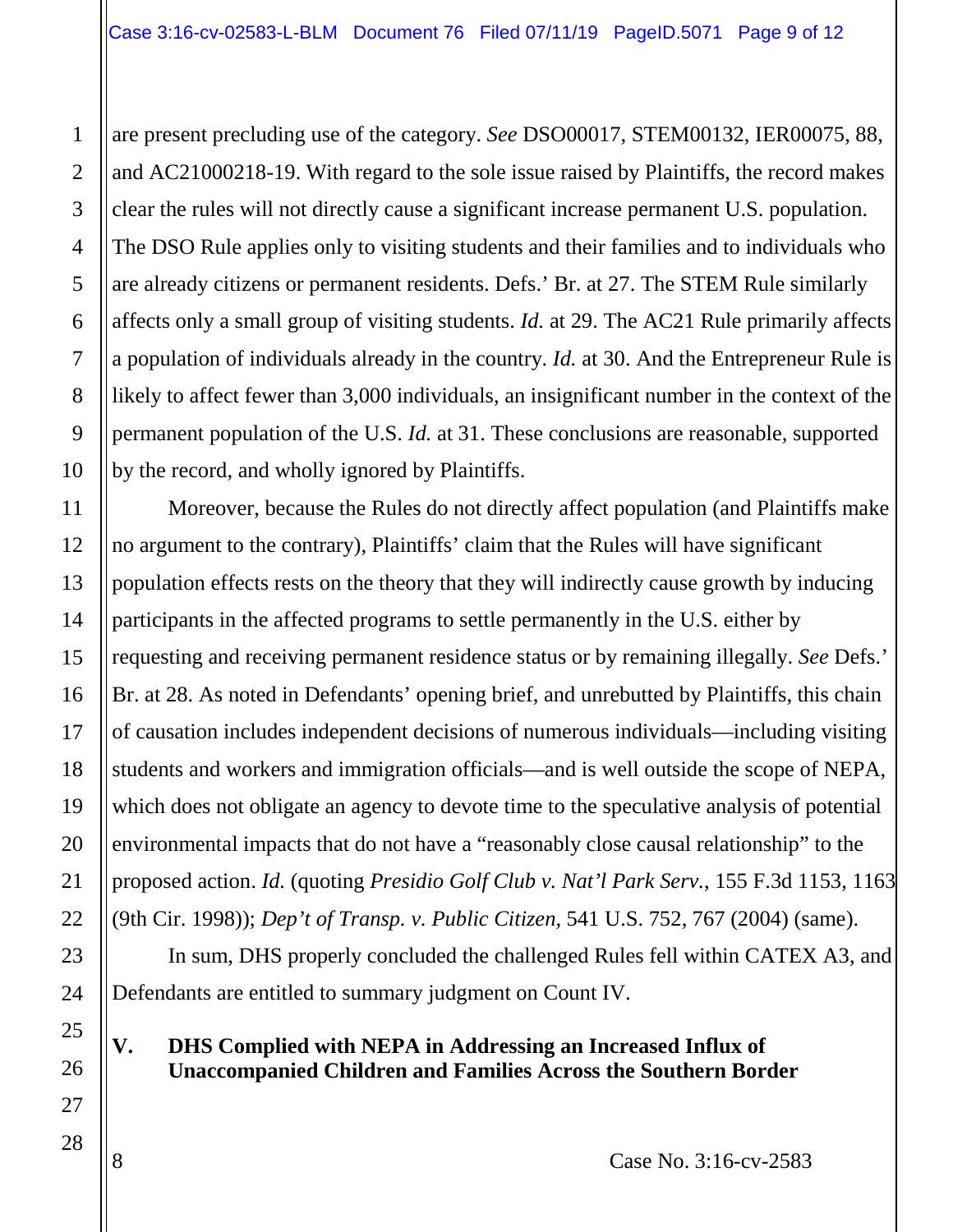Defendants previously explained that DHS's EA for a temporary housing facility properly disclosed that the facility would not have a significant direct effect on population, since it was built in *response* to an increase in children and families crossing the border. Defs.' Br. at 33. Defendants also explained that Plaintiffs' implicit argument that the facility would indirectly affect population by somehow inducing more people to cross the border and somehow leading to more of those individuals being allowed to stay permanently, relied on speculative impacts outside the ambit of "indirect effects" required to be addressed under NEPA. *See id.* at 34.

In reply, Plaintiffs make no attempt to dispute these conclusions, and instead proffer a new argument that the EA is deficient because the "border crisis" was "induced" by DHS's "own asylum policies" and DHS should have considered "more aggressive steps to *end* the border crisis rather than allow it." Pls.' Reply at 16. This Court need not consider arguments raised for the first time in a reply brief. *Zamani v. Carnes*, 491 F.3d 990, 997 (9th Cir. 2007). To the extent it does so, Plaintiffs' attempt to parlay DHS's NEPA analysis for a single small construction project into an obligation to conduct wholesale reevaluation of American "asylum policy" must be rejected.

The purpose and need for DHS's site-specific EA analyzing construction of a temporary housing facility, and the purpose and need for the Programmatic EA to which it tiers, were developed in response to a 2014 Presidential Memorandum directing federal agencies to respond to an influx of unaccompanied children through, in part, expedited and coordinated provision of housing, transportation and medical treatment. *See*  UAC00523 (Presidential Memorandum), UAC00534 (EA acknowledging purpose of meeting directive of Presidential Memorandum). DHS's decision to focus its purpose and need on the mandates of the 2014 Presidential Memorandum was appropriate. *See, e.g., Protect Our Cmtys. Found. v. Jewell,* 825 F.3d 571, 580 (9th Cir. 2016) (holding agency properly drafted its purpose and need to meet executive policy of promoting solar development on federal land); *see also League of Wilderness Defenders v. U.S. Forest* 

9 Case No. 3:16-cv-2583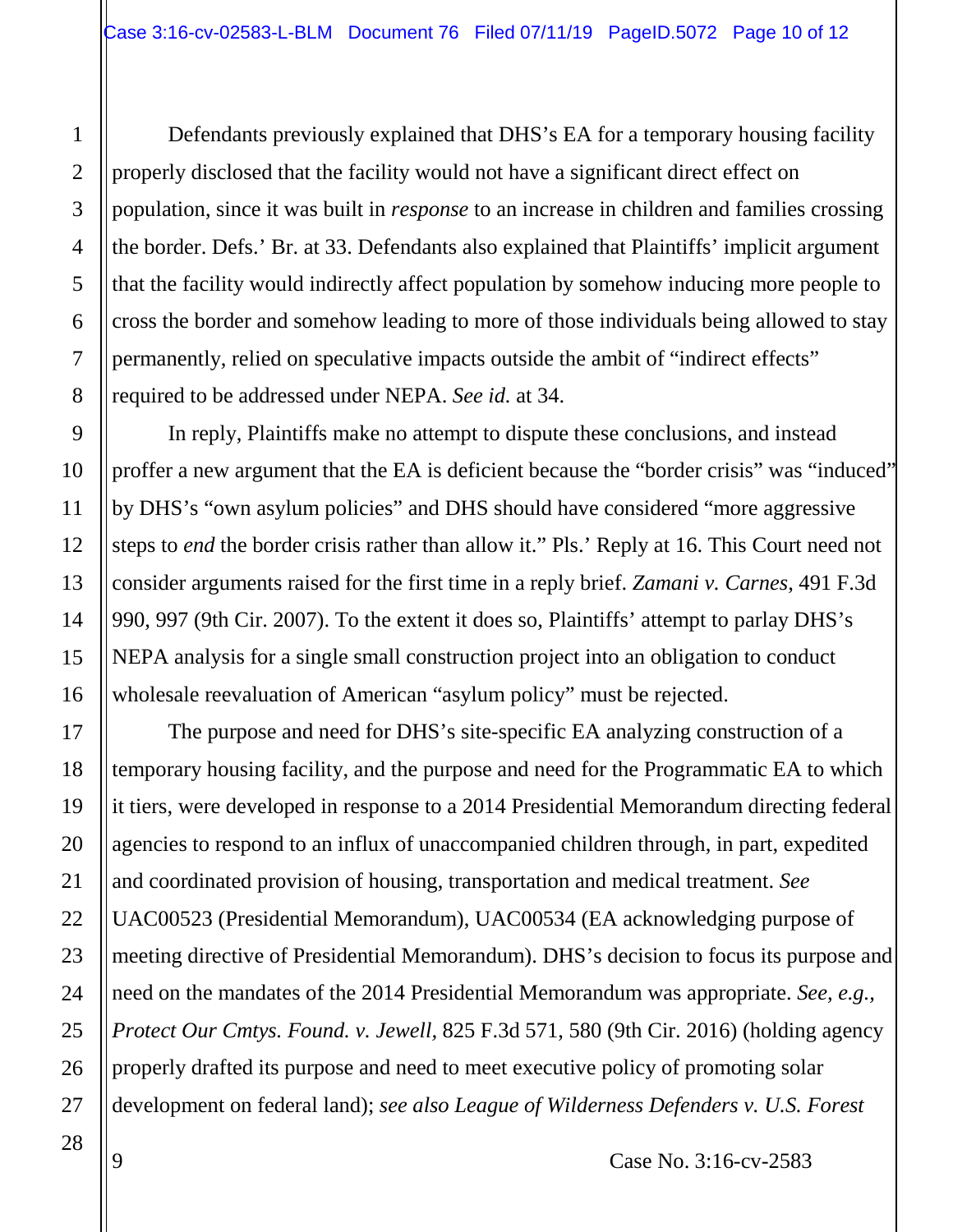*Serv.,* 689 F.3d 1060, 1071 (9th Cir. 2012) (agencies are entitled to "considerable discretion" in defining purpose and need).

Having developed a reasonable purpose and need, DHS was not obligated to consider alternatives that would not meet that purpose and need. *Westlands Water Dist. v. U.S. Dep't of Interior*, 376 F.3d 853, 868 (9th Cir. 2004) ("The range of alternatives that must be considered in the EIS need not extend beyond those reasonably related to the purposes of the project.") (citation and quotation omitted). Here, Plaintiffs' proposed alternative of broadly rewriting United States "asylum policy"—which is shaped by, among other things, treaty obligations, statutory requirements, and judicial orders (*see* UAC00542)—is well beyond the EA's purpose and need, and well beyond the requirements of NEPA. *See, e.g., Protect Our Cmtys. Found.,* 825 F.3d at 580 (holding agency was not required to include an alternative of distributed roof-top solar panels where Secretarial policy called for promotion of large-scale solar development on federal land); *City of Angoon v. Hodel*, 803 F.2d 1016, 1021 (9th Cir. 1986) ("When the purpose is to accomplish one thing, it makes no sense to consider the alternative ways by which another thing might be achieved.").

DHS's EA for its 2014 proposal to build temporary housing in response to an influx of families and children crossing the southwestern border is not arbitrary or capricious, and the agency is entitled to summary judgment on Count V.

#### **CONCLUSION**

For the reasons set forth herein and in Defendants' opening brief, Defendants' Cross-Motion for Summary Judgment should be granted.

July 11, 2019 Respectfully Submitted,

LAWRENCE VANDYKE Deputy Assistant Attorney General

*/s/ Barclay T. Samford*

10 Case No. 3:16-cv-2583